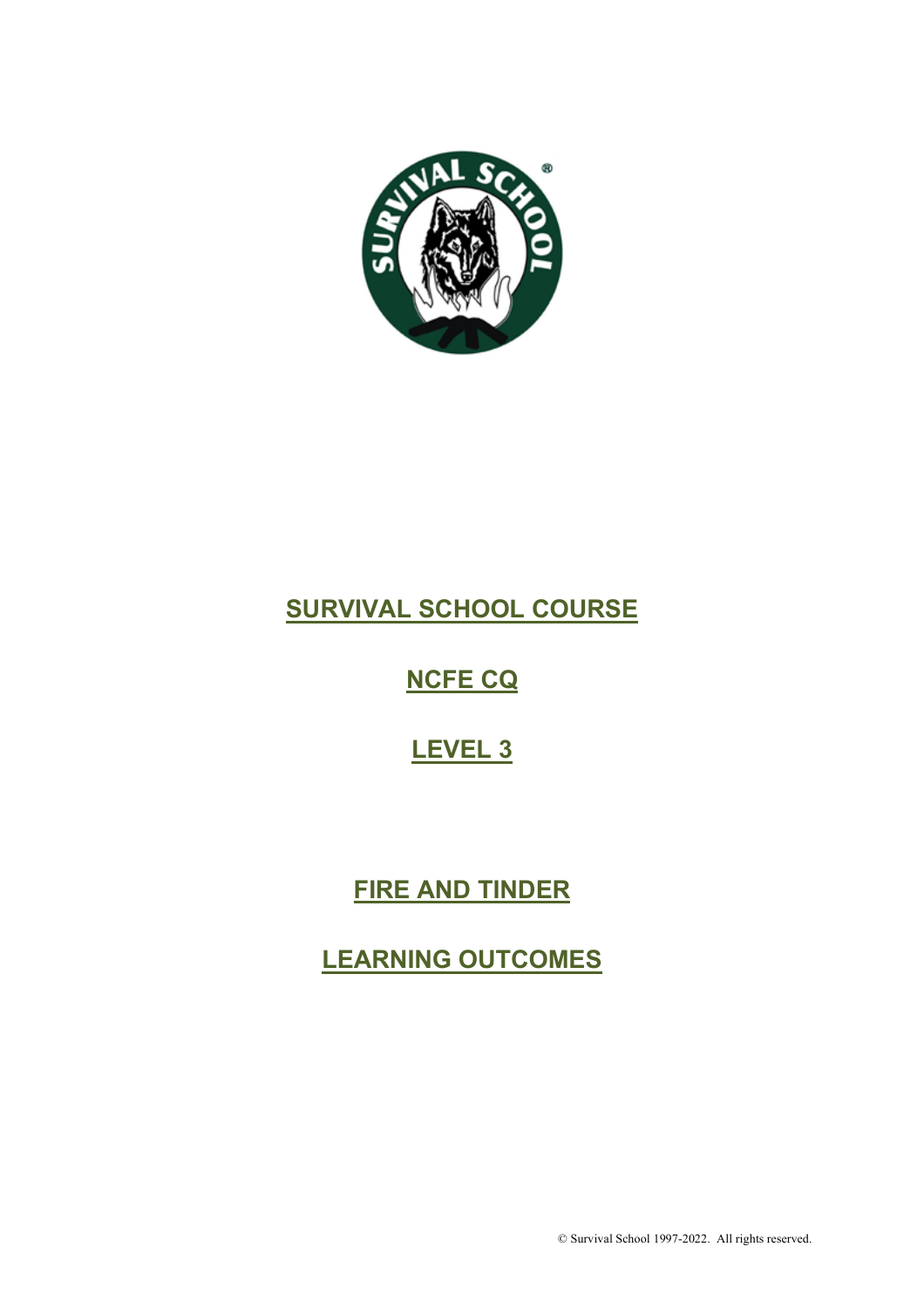#### *Unit 01 HISTORY, TERMINOLOGY AND TECHNOLOGY OF FIRE AND TINDER*

#### **Learning Outcomes:**

#### **The learner will:**

Understand the history of fire and tinder, the terminology and the technology of burning.

#### **The learner will:**

#### 1.1

- a. Evaluate and discuss fire has been used in history.
- b. Establish terminology linked with fire and tinder.
- c. Discuss the safe and ethical use of fire and collection of tinder linked with potential Health and Safety issues.
- d. Discuss PPE and safety equipment suitable for use with fires.
- e. Discuss the technology of fire with links to pyrotechnology and physics.

#### **The learner can:**

#### 1.2

- a. Explain how and why fire and tinders were used in prehistory.
- b. Explain the terminology of fire and tinders.
- c. Explain safe lighting and maintenance of fires.
- d. Demonstrate a good working knowledge suitable fire lighting safety equipment.
- e. Explain how fire works.

#### **Range (explanation)**

This unit contains information about the uses and descriptions of a range of fires and equipment. It is a vehicle for safe and best practise linked with fires and should also cover the extinguishing and disposal of fire debris.

#### Internal Assessment Guidance – Unit 01:

#### **Learning Outcome:**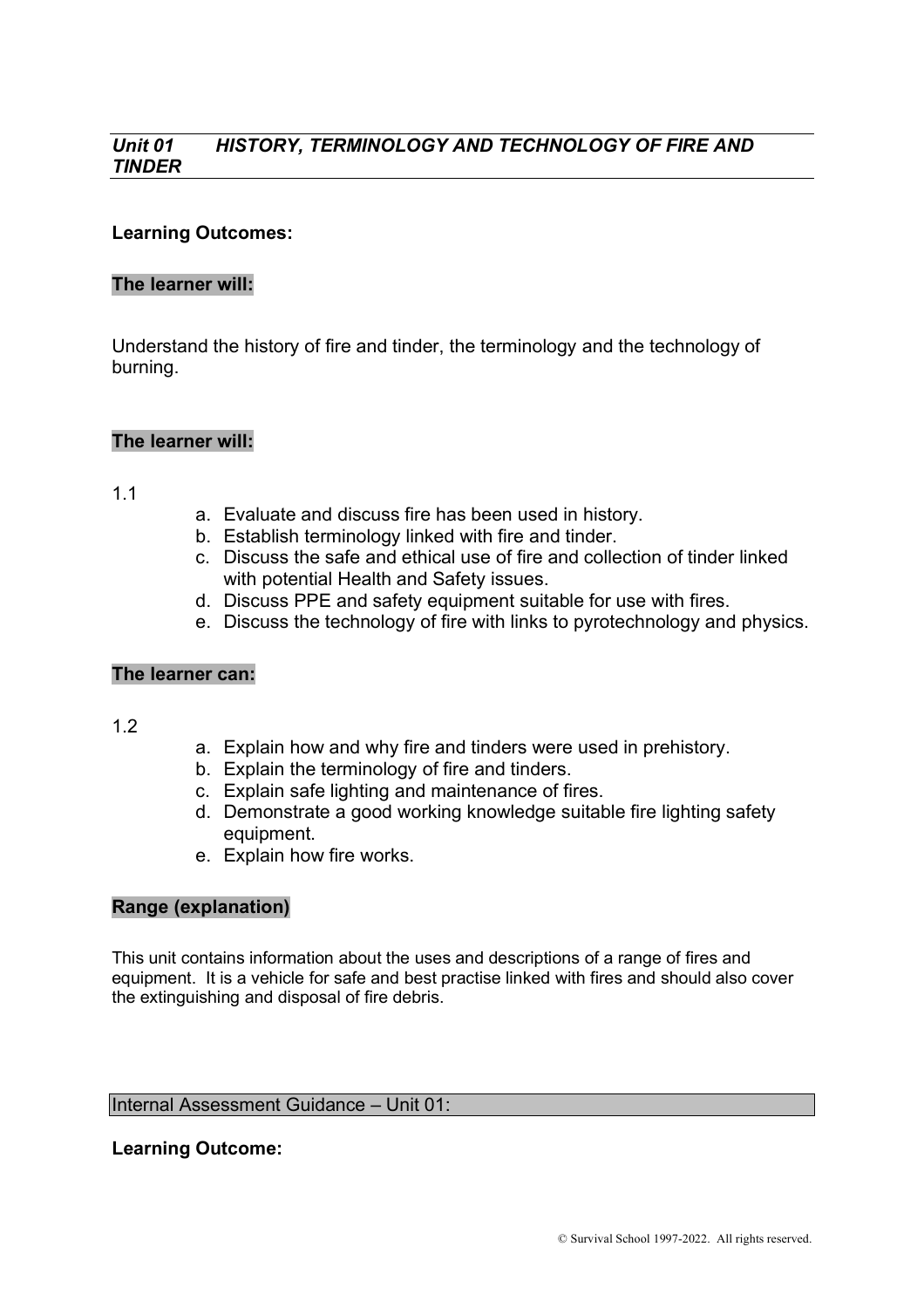| <b>Number</b> | <b>Type of evidence</b> | <b>Additional information</b> (if applicable) |
|---------------|-------------------------|-----------------------------------------------|
|               |                         |                                               |
| 1.2.a         | $Q/A$ and $D$           |                                               |
| 1.2.b         | $Q/A$ and $D$           |                                               |
| 1.2.c         | $Q/A$ and $D$           |                                               |
| 1.2.d         | $Q/A$ and $D$           |                                               |
| 1.2.e         | $Q/A$ and $D$           |                                               |

Q/A Question and Answer, PD Practical Demonstration, D Discussion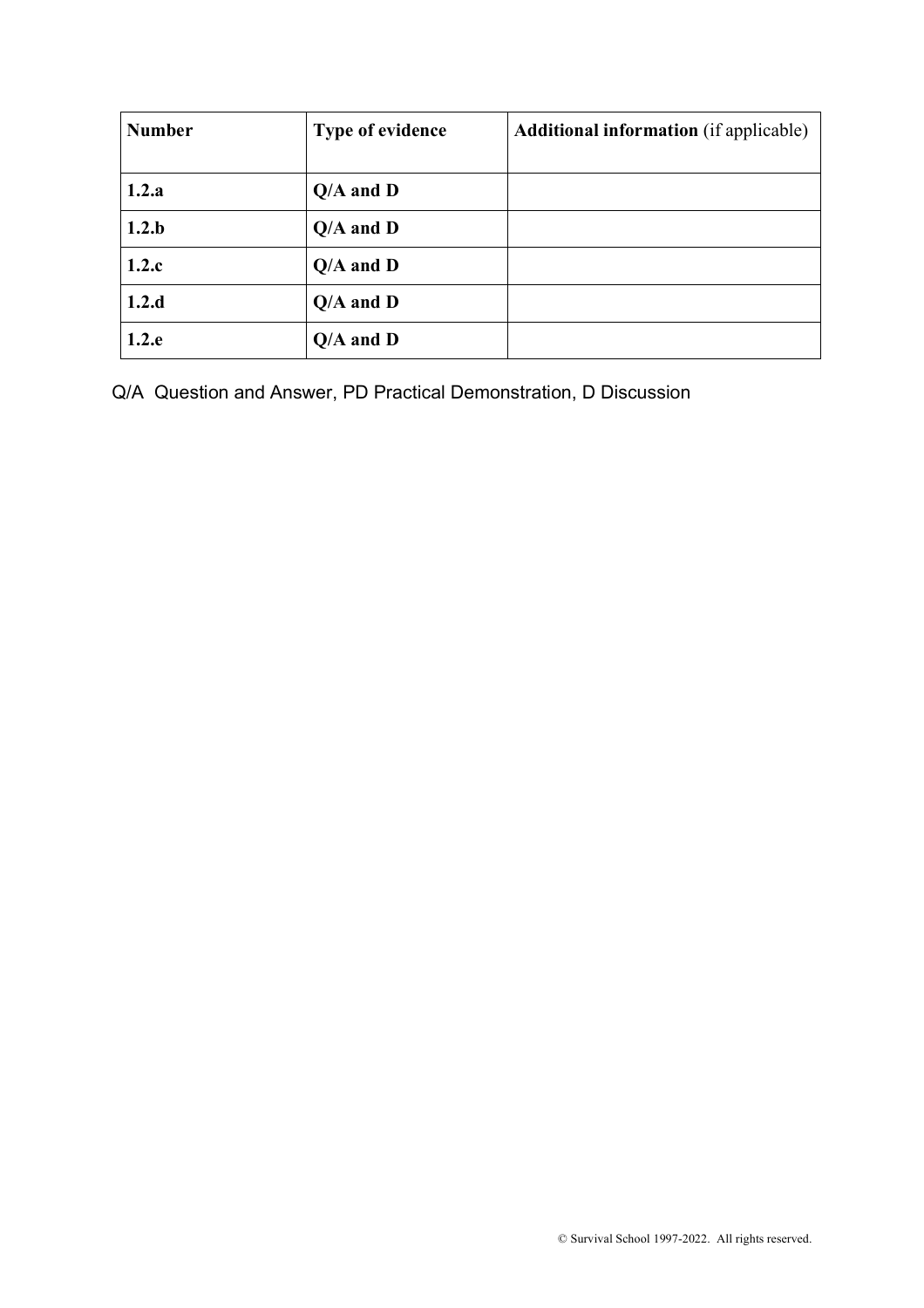### *Unit 02 TINDERS AND FUELS*

#### **Learning Outcomes:**

#### **The learner will:**

Be able to explain why tinder and fuel sources are important and understand the reasons for selecting those tinders and fuels for specific fires.

#### **The learner will:**

2.1

- a. Identify a range of tinders suitable for fire lighting in different environments.
- b. Analyse the properties required for a range of fuels.
- c. Discuss the most suitable fire lays for a range of purposes.
- d. Assess the affordance of the fuel in the short and long terms with a view to multiple visits.

#### **The learner can:**

2.2

- a. Identify a range of tinders suitable for fire lighting in different environments.
- b. Analyse the properties required for a range of fuels.
- c. Discuss the most suitable fire lays for a range of purposes.
- d. Assess the affordance of the fuel in the short and long terms with a view to multiple visits.

#### **Range (explanation)**

This unit is designed to explain the different fires required for a range of purposes. The collection of tinders and fuel should be adjusted to suit the woodland available so conservation is maintained. Possible sources from external woodlands may be required. Tinders collected or provided should show a range of manmade and natural materials. The use of feather sticks should be practised.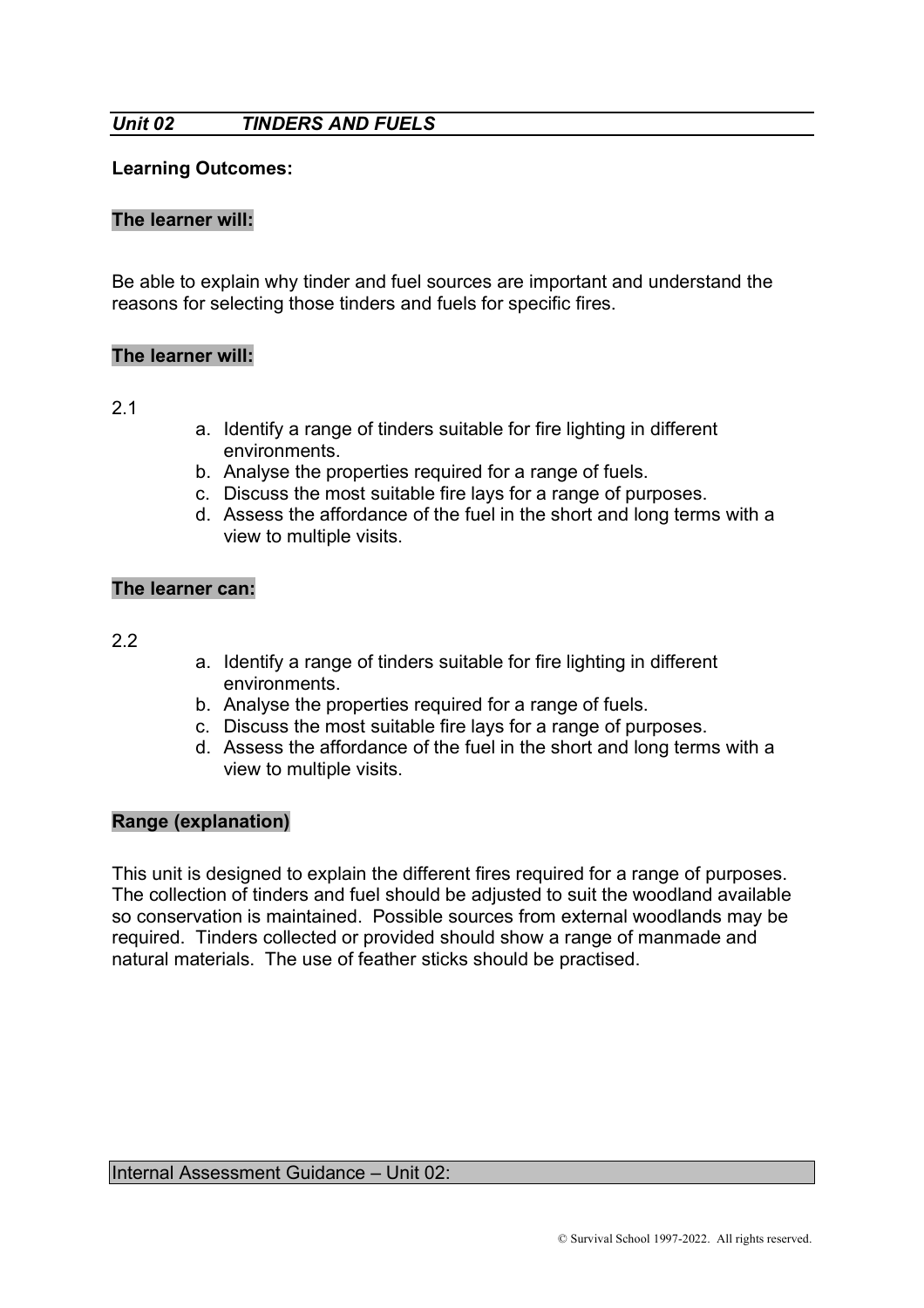### **Learning Outcome:**

| <b>Number</b> | <b>Type of evidence</b> | <b>Additional information</b> (if applicable) |
|---------------|-------------------------|-----------------------------------------------|
| 2.2.a         | $Q/A$ , PD and D        |                                               |
| 2.2.b         | $Q/A$ , PD and D        |                                               |
| 2.2.c         | $Q/A$ , PD and D        |                                               |
| 2.2.d         | $Q/A$ , PD and D        |                                               |

Q/A Question and Answer, PD Practical Demonstration, D Discussion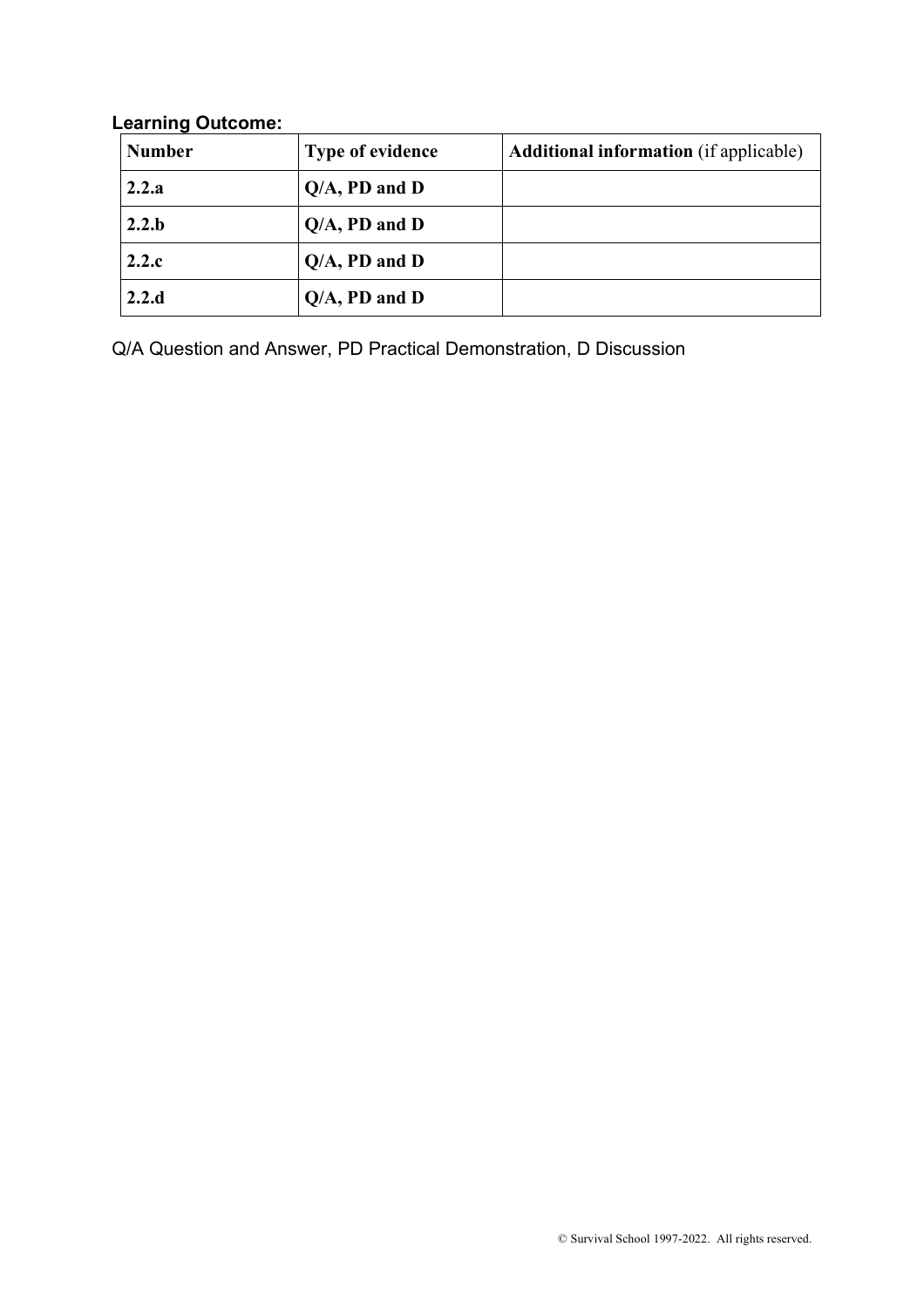#### *Unit 03 DEMONSTRATION AND PRODUCTION OF FIRE USING HISTORICAL METHODS*

#### **Learning Outcomes:**

#### **The learner will:**

Be able to examine a range of fire lighting techniques with suitable tinders from historical sources (pre-18th Century).

#### **The learner will:**

3.1

- a. Examine the technical and mechanical processes of producing sparks from flint and iron pyrite.
- b. Examine the technical and mechanical process of producing an ember using the fire piston.
- c. Examine the technical and mechanical processes of producing embers from a fire bow set or hand drill set.
- d. Examine the technical and mechanical processes of producing embers from a fire plough or hand pump set.
- e. Discuss affordance of the production of the materials required.

#### **The learner can:**

3.2

- a. Produce a fire from a flint and steel set and a flint and pyrite set.
- b. Produce a fire using a fire piston.
- c. Produce a fire from a range of friction fire lighting methods.
- d. Explain the worth of each method to the user.

#### **Range (explanation)**

This unit encourages the learner produce fires using ancient methods whilst sourcing the materials. The material culture of the fire lighting should also be included as there is symbology and ritual to fire lighting. Safety equipment should be used (especially for the lithic based methods) and means to extinguish the fire should also be available.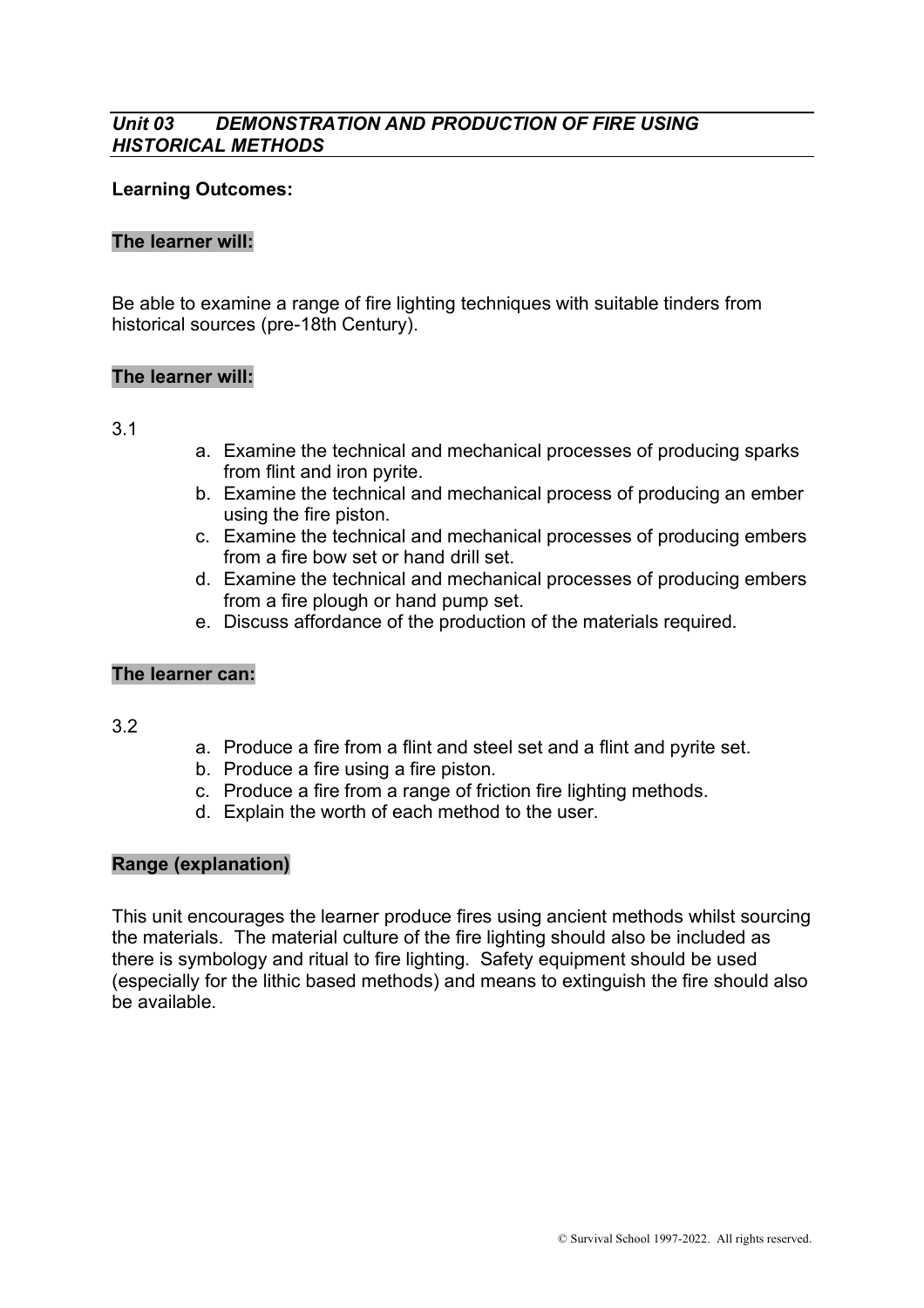## Internal Assessment Guidance – Unit 03:

#### **Learning Outcome:**

| <b>Number</b> | <b>Type of evidence</b> | <b>Additional information</b> (if applicable) |
|---------------|-------------------------|-----------------------------------------------|
| 3.2.a         | $Q/A$ , PD and D        |                                               |
| 3.2.b         | $Q/A$ , D and $P/D$     |                                               |
| 3.2.c         | $Q/A$ , PD and D        |                                               |
| 3.2.d         | $Q/A$ and $D$           |                                               |

Q/A Question and Answer, PD Practical Demonstration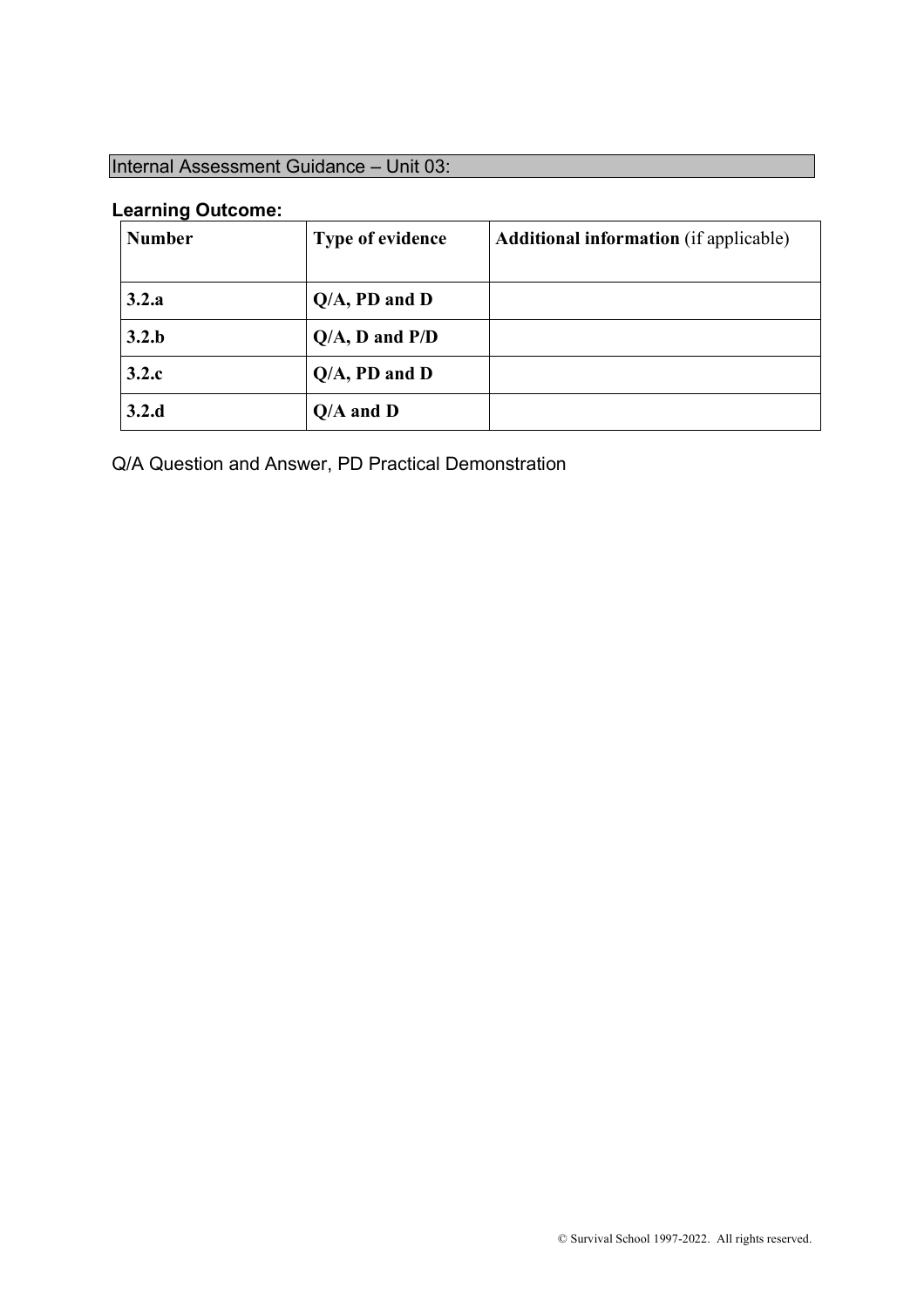#### **Learning Outcomes:**

#### **The learner will:**

Be able to develop the skills to light a fire using contemporary methods.

#### **The learner will:**

#### 4.1

- a. Explore the methods of lighting a fire using ferrocerium rods.
- b. Explore the methods of using chemicals to light a fire.
- c. Explore the methods of using electricity to light a fire.
- d. Explore the methods of using solar energy to light a fire.

#### **The learner can:**

#### 4.2

- a. Demonstrate how to use ferrocerium rods to light fires.
- b. Demonstrate how to use chemicals to light a fire.
- c. Demonstrate how to use electricity to light a fire.
- d. Demonstrate how to use the sun's energy to light a fire.

#### **Range (explanation)**

This unit will guide the learner through how to produce fire using contemporary methods and explain the safety aspects of dealing with electricity and chemicals. Learners should be thoroughly briefed on PPE and precautions should be taken against unnecessary environmental damage. If there is no sunshine then demonstrating the principle using a torch will be considered adequate demonstration.

Internal Assessment Guidance – Unit 04:

| <b>Number</b>    | <b>Type of evidence</b> | <b>Additional information</b> (if applicable) |
|------------------|-------------------------|-----------------------------------------------|
| 4.2.a            | $Q/A$ , D and PD        |                                               |
| 4.2.b            | $Q/A$ , D and PD        |                                               |
| 4.2.c            | $Q/A$ , D and PD        |                                               |
| 4.2 <sub>d</sub> | $Q/A$ , D and PD        |                                               |

#### **Learning Outcome:**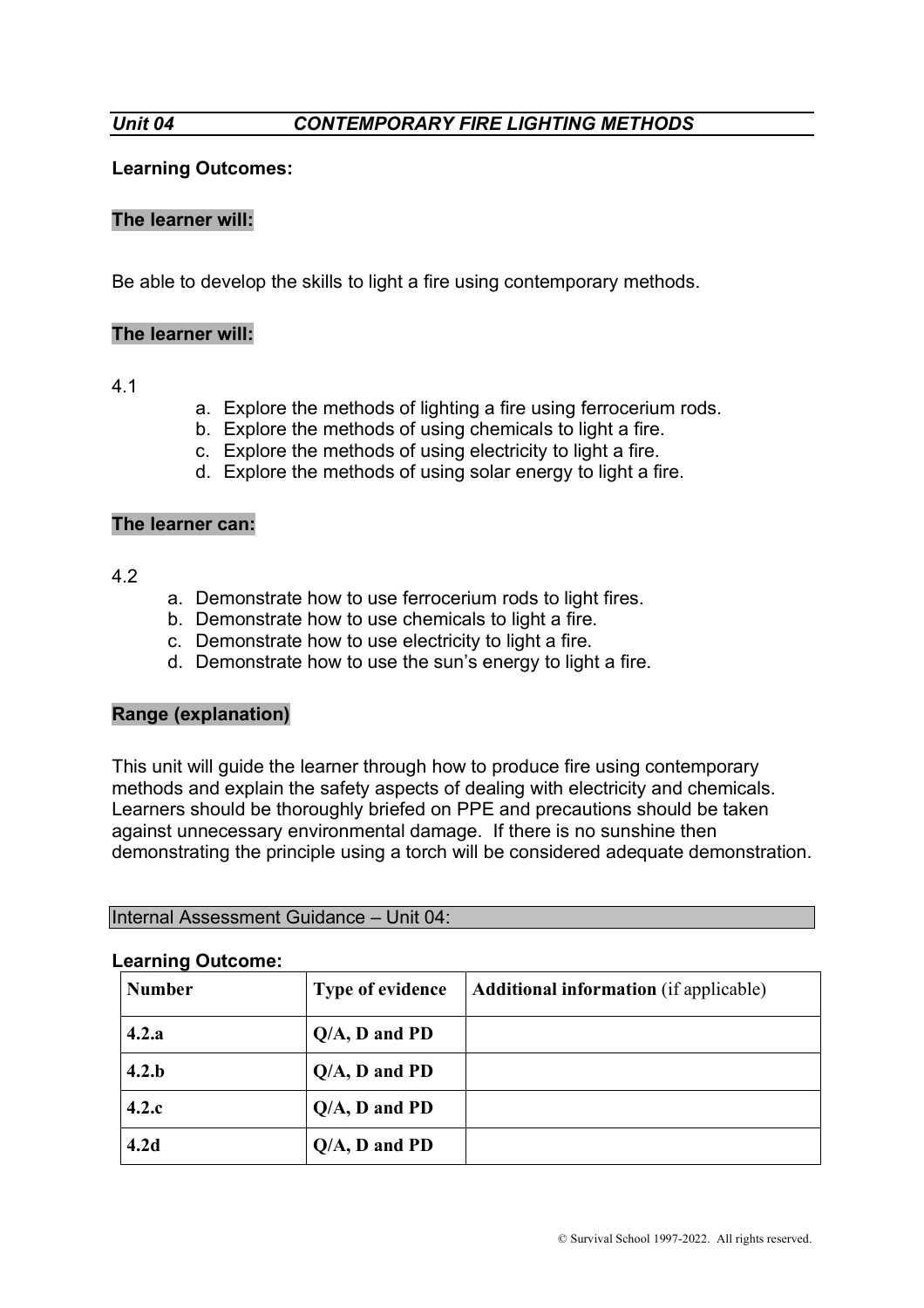Q/A Question and Answer, PD Practical Demonstration